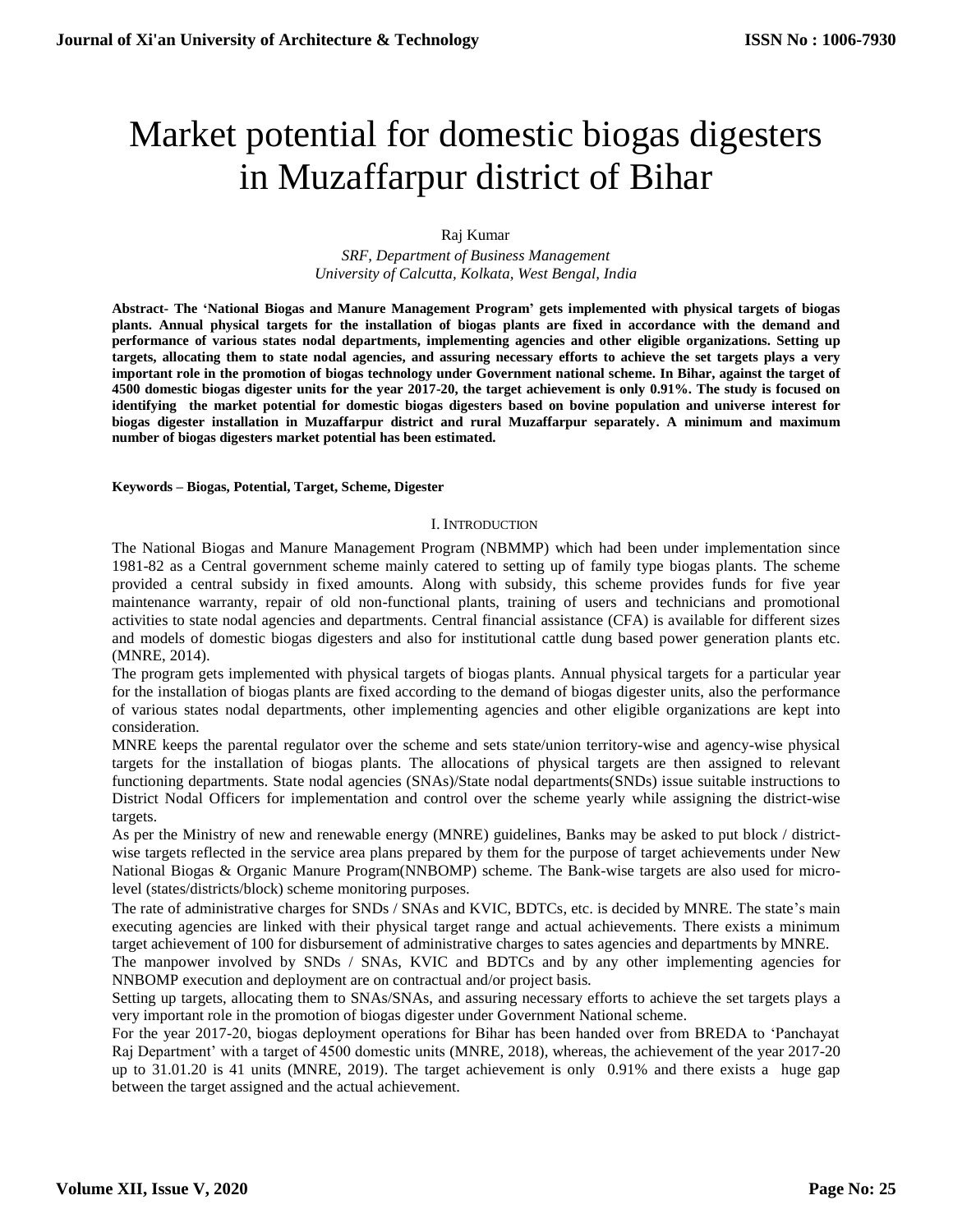#### II. OBJECTIVE OF THE STUDY

- To understand Government National scheme for biogas technology promotion and deployment in India.
- To analyze the installation targets and achievements under NBMMP and NNBOMP for Bihar and Muzaffarpur district.
- To identify market potential for domestic biogas digesters in Muzaffarpur district and rural Muzaffarpur separately.

#### III. RESEARCH MEHODOLOGY

A detailed field survey of potential customers of biogas technology was made. The respondents were interviewed using a structured and unstructured questionnaire. Also, an observation method was used wherever conditions were favorable for the same.

Secondary data were obtained from the published reports, internet, libraries, journals/magazines, and reports of certain government agencies.

BEREDA has been taken into consideration for understanding the development and deployment process of biogas technology in Bihar.

Sampling: Multi-stage sampling method is used for the household survey of potential consumers. Simple random sampling method is followed to select villages and households from each block.

The study demanded a universe consisting of rural households of Muzaffarpur districts with at least one bovine as livestock.

Sample size: A maximum of 300027 households (Households with cattle + Households with buffalos) of rural Muzaffarpur have at least one cattle or bovine livestock (refer to table no. T1). We have considered the same as our universe for the study.

At a 95% confidence level and a 3% margin of error, a sample of 1064 households (www.checkmarket.com/, 2020) of potential consumers have been surveyed.

The number of samples for each block (all the blocks of Muzaffarpur district have been considered) has been decided as per households in the block as a percentage of total rural households of Muzaffarpur district (refer to table no. T2).

Village selection from each block has been done using a random sampling technique. And sample households have been selected form the identified village as per convenience. The surveyed consumers often located near the existing consumers (if any) of the identified village.

|                                                                                                             | <b>Potential units</b><br>based on cattle<br>population. | Livestock<br>$c$ attle <sup>#</sup> | <b>Livestock</b><br>$\textbf{buffalos}^{\#}$ | Livestock bovines <sup>#</sup><br>$(cattle + buffer$ | <b>Households with</b><br>$c$ attle $#$ | <b>Households with</b><br>$\textbf{buffalos}^*$ |
|-------------------------------------------------------------------------------------------------------------|----------------------------------------------------------|-------------------------------------|----------------------------------------------|------------------------------------------------------|-----------------------------------------|-------------------------------------------------|
| <b>Bihar</b>                                                                                                | 733000*                                                  | 12231523                            | 7567233                                      | 19798756                                             | 5568111                                 | 3554058                                         |
| <b>Muzaffarpur</b>                                                                                          |                                                          | 343789                              | 278127                                       | 621916                                               | 159252                                  | 140775                                          |
| <b>Muzaffarpur</b>                                                                                          |                                                          |                                     |                                              | $612611^{#}$                                         |                                         |                                                 |
| (Rural)                                                                                                     |                                                          |                                     |                                              |                                                      |                                         |                                                 |
| Source- * (MNRE, 2019), $^{\#}$ (Dept. of Animal Husbandry, Dairying & Fisheries, 2012), $^{\#}$ Calculated |                                                          |                                     |                                              |                                                      |                                         |                                                 |

Table T1- Livestock data of Bihar and, Domestic biogas digester market potential for as per MNRE.

Table T2- Number of samples selected on the basic of households in the block as a percentage of total rural households of Muzaffarpur district.

|                       |                       | Households in the block as a |                        |                      |
|-----------------------|-----------------------|------------------------------|------------------------|----------------------|
|                       |                       | percentage of total rural    | Distribution of the    | Number of samples    |
|                       | Total number of rural | households of Muzaffarpur    | sample among different | selected (Next round |
| <b>Blocks</b>         | households*           | district                     | <b>blocks</b>          | figure)              |
| 001 - Sahebganj       | 42556                 | 4.856100536                  | 51.66890971            | 52                   |
| 002 - Baruraj Motipur | 73766                 | 8.417499581                  | 89.56219554            | 90                   |
| $003 - Par00$         | 60979                 | 6.958364381                  | 74.03699701            | 75                   |
| 004 - Saraiya         | 60488                 | 6.902335963                  | 73.44085464            | 74                   |
| 005 - Marwan          | 30154                 | 3.440898007                  | 36.61115479            | 37                   |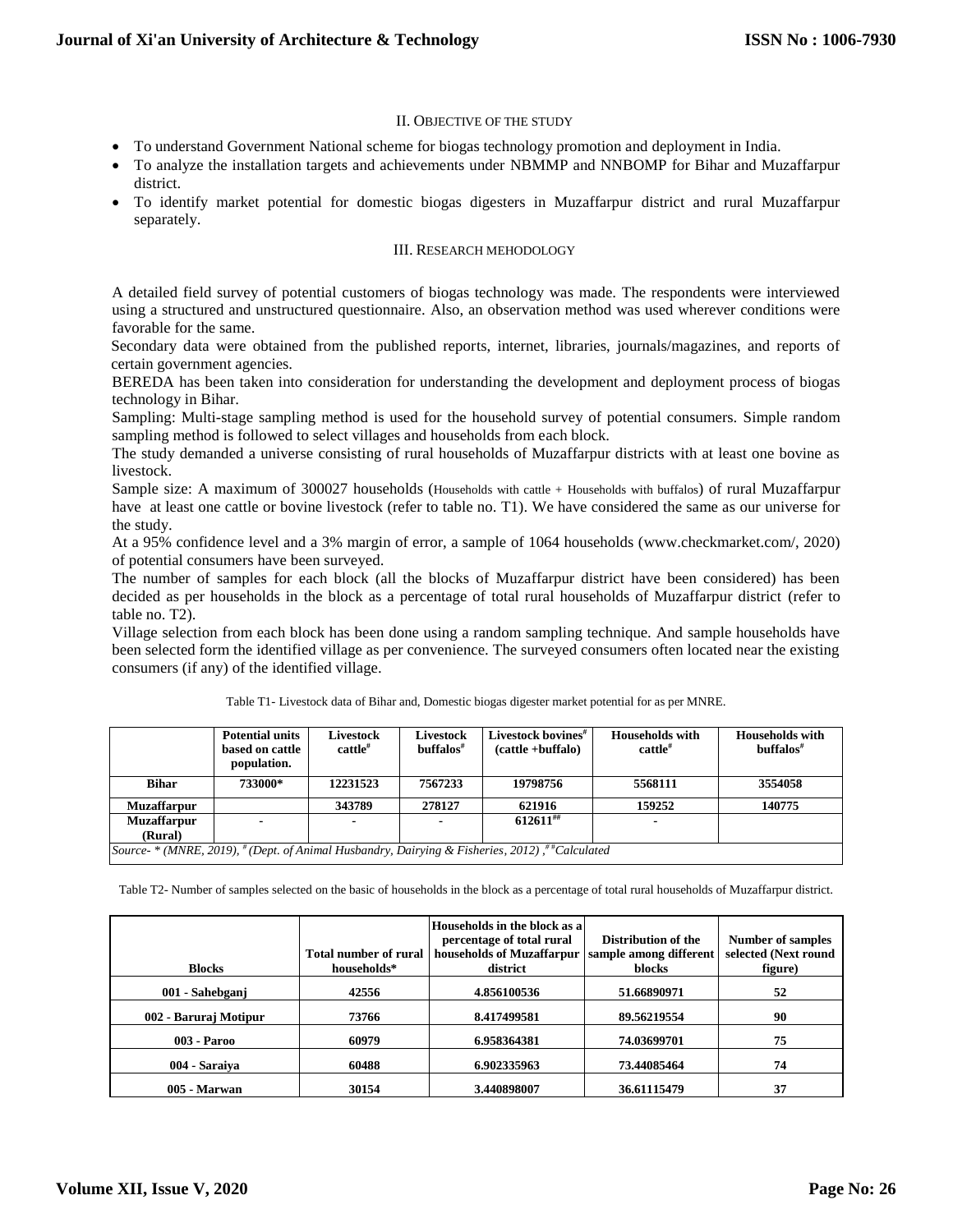| 006 - Kanti                                    | 48990  | 5.590289625 | 59.48068161 | 60   |
|------------------------------------------------|--------|-------------|-------------|------|
| 007 - Minapur                                  | 75435  | 8.607950558 | 91.58859394 | 92   |
| 008 - Bochaha                                  | 51308  | 5.854798532 | 62.29505638 | 63   |
| 009 - Aurai                                    | 62727  | 7.157830114 | 76.15931241 | 77   |
| 010 - Katra                                    | 54801  | 6.253387665 | 66.53604476 | 67   |
| 011 - Gaighat                                  | 56754  | 6.476246119 | 68.9072587  | 69   |
| 012 - Bandra                                   | 29753  | 3.395139563 | 36.12428495 | 37   |
| 013 - Dholi Moraul                             | 19278  | 2.199828606 | 23.40617636 | 24   |
| 014 - Musahri                                  | 64256  | 7.332305575 | 78.01573132 | 79   |
| 015 - Kurhani                                  | 81660  | 9.318290483 | 99.14661074 | 100  |
| 016 - Sakra                                    | 63436  | 7.238734693 | 77.02013714 | 78   |
|                                                |        |             |             |      |
| <b>District Total</b>                          | 876341 | 100         | 1064        | 1074 |
| Source $-$ * (Ministry of home afffairs, 2011) |        |             |             |      |

IV. GOVERNMENT NATIONAL SCHEME FOR DOMESTIC BIOGAS PROMOTION AND DEPLOYMENT IN INDIA

In May 2018, the Biogas Technology Development Group of MNRE has introduced a new scheme in the name of New National Biogas and Organic Manure Program. NNBOMP replaced NBMMP, and initially, the NNBOMP is in working for 2017 to 2020, which ends in March 2020 (MNRE, 2018) .

# *4.1 New National Biogas and Organic Manure Program-*

The program is being implemented by SNDs/SNAs, Khadi and Village Industries Commission(KVIC), Biogas development and training center (BDTC), and other state Government agencies/organizations/departments, etc. However, within the state, the program implementing SNDs/SNAs and KVIC, BDTC, etc. could also take help from other skilled organizations that would function within their overall control. However, in one state there could not be more than two agencies excluding KVIC. The implementing agencies within a state works with proper coordination and share all the information with each other.

Identification of potential beneficiaries are done by Panchayat raj department and various district and block level officers and Kissan Vikas Kendras, the identified potential beneficiaries are finally approved by SNDs/SNAs.

The financial tasks and objectives of the scheme are achieved by participation of Indian Renewable Energy Development Agency Limited (IREDA), National Bank for Agriculture and Rural Development (NABARD), scheduled banks through their regional rural development banks / Grameen and Prathama banks, and other financial institutions. SNDs /SNAs and KVIC as well as BDTCs confirms the involvement of associated financial institution. (MNRE, 2018)

The major objective of NOBMMP is not limited only to provide clean biogas fuel for cooking purposes for reducing use of LPG and other conventional fuels, but also to improve sanitation in villages by linking sanitary toilets with biogas plants. Along with this the scheme also focuses on providing bio-fertilizer/organic manure to promote organic farming. Preventing black carbon and methane emission by promoting green and clean cooking fuel is one of the objectives of this program. The scheme moves towards meeting 'life line energy' need for cooking envisaged in 'Integrated Energy Policy'.

# *4.2 State nodal agencies/State nodal departments of MNRE in Bihar-*

#### *4.2(a) Bihar Renewable Energy Development Agency (BREDA):*

BREDA has been implementing various central and state govt. schemes focused on the development, deployment, and promotion of different renewable energy sources. NBOMMP, Solar photovoltaic (SPV) systems of lanterns/home lighting systems, street lighting systems, and windmills are the major ones. BREDA is also involved in the Border Area Development Program. BREDA works towards providing energy alternatives to the people of Bihar for a sustainable tomorrow.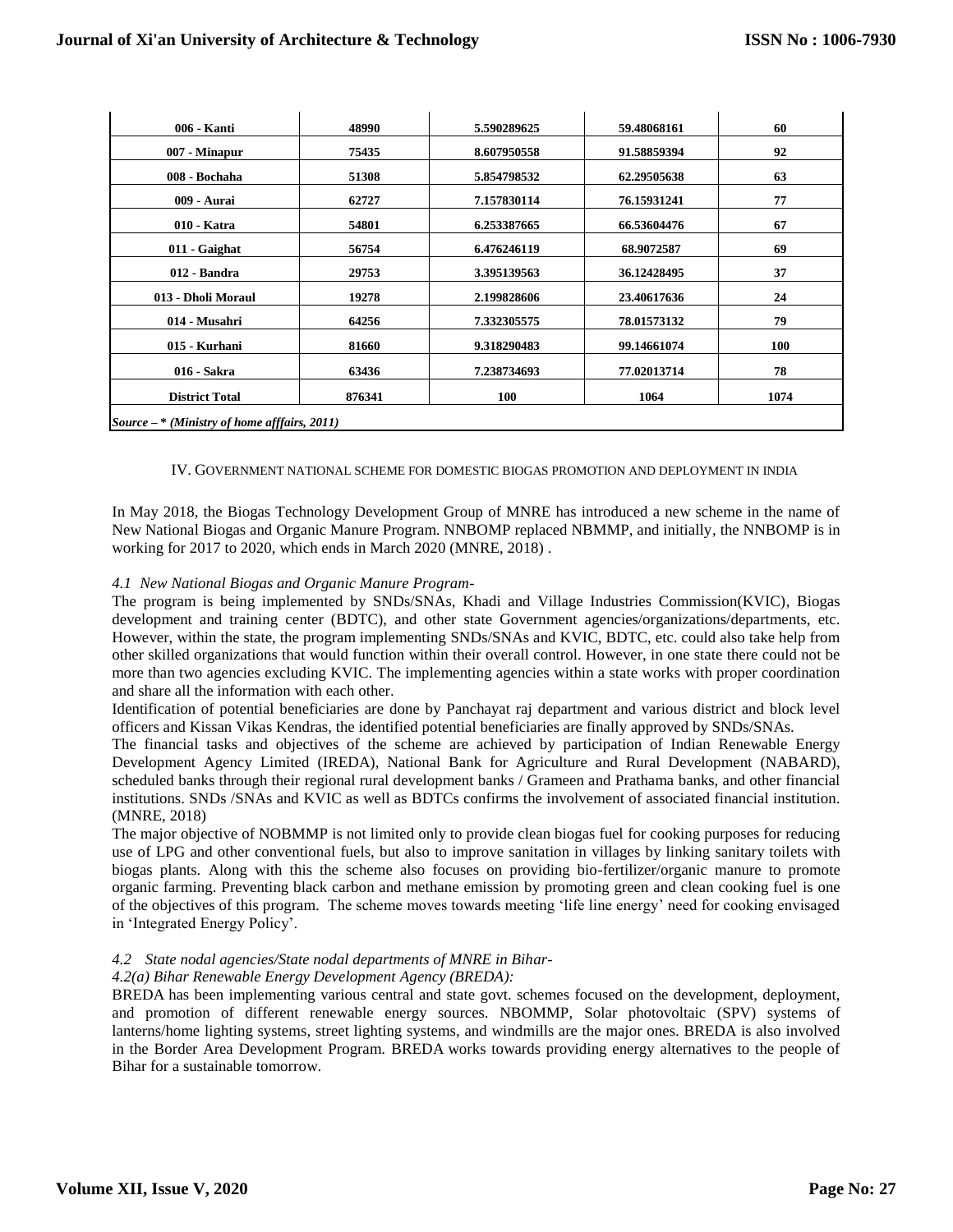Besides working on unconventional and renewable power resources for free energy and energy independence, BREDA has been contributory to envisioning the policy designing and planning for the implementation of renewable energy schemes and formulates innovative policies. (BREDA, n.d.)

# *4.2(b) Khadi and Village Industries Commission (KVIC):*

KVIC is a statutory body and it works under the Ministry of Micro, Small and Medium Enterprises, Govt. of India. KVIC is involved in the planning and implementation of various programs for the overall development of Khadi and other village industries. KVIC coordinates with other state-level agencies engaged in rural development and takes the help of these agencies for organisation, promotion, and deployment of various Govt. schemes. District and block-level earmarking of scheme implementations are done by mutual consultation between SNAs and KVIC at the beginning of the financial year.

KVIC has an active participation in the deployment of NBOMMP at village level. Also, KVIC assigns tasks to the micro-level organization/NGOs/self-help groups for implementation of the scheme, Although, one agency or organization must be allowed to operate in an identified area. KVIC along with all other implementing agencies shares the list of beneficiaries to concerned nodal departments/agencies at the appropriate level. Checking with the lists of nodal departments/agencies done by concerned state and district authorities and get it cleared within a maximum period of 45 days before disbursing subsidy to the genuine beneficiaries. (KVIC, n.d.)

#### *4.2(c) Panchayat raj department Bihar:*

The organizational structure of Panchayat raj department consists of gram panchayat at the village level, panchayat samiti at the block level and zila parishad at district level. Currently, under the Panchayat raj department of Bihar there are 8386 gram panchayat,534 panchayat samitis and 38 zila parishads are functioning. Gram panchayat further divided into ward. At present, there are approximately 1.15 lacs wards established in Bihar (Panchayat Raj Department, Govt. of Bihar, n.d.).

Panchayats at the different levels have been entrusted with the responsibility of carrying out significant functions and duties with regard to 29 subjects described in the Eleventh Schedule of the Constitution (Panchayat Raj Department, Govt. of Bihar, n.d.). For smooth functioning Panchayat raj department issues advisory and necessary direction to panchayat. Standard operating procedures are guided by Govt. of Bihar to all panchayats.

Panchayat raj department puts monitoring and controls over the functioning of panchayats for devolution of funds provided by central and state governments and the overall development of villages. The panchayat raj department also monitors the if any misuse of power assigned to panchayats. The department keeps a close watch on the regular maintenance of accounts and conducts audits to evaluate the optimum and genuine use of funds.

The Deputy Development Commissioner/ District Panchayat Raj Officer at the district level and the Block Panchayat Raj Officer/ Junior Engineer/ Executive Assistants/Panchayat Secretary and employees of different departments working at the panchayat level render necessary assistance and guide to the Panchayats subject to directions of the department. (Panchayat Raj Department, Govt. of Bihar, n.d.)

#### V. MARKET POTENTIAL, INSTALLATION TARGETS, AND ACHIEVEMENTS' OF BIOGAS DIGESTERS UNDER NATIONAL SCHEMES FOR BIHAR

As per MNRE the total estimated potential for installing biogas digester in India is 1,23,39,000 units and the potential of Bihar is estimated 733000 family type biogas plants based on estimated availability of cattle dung in the country. As of 31/03/2019, cumulative achievement for India is 5028347 units and cumulative achievement for Bihar up is 129905 units. (MNRE, 2020)

In the  $11<sup>th</sup>$  Five Year Plan (2007-12) of MNRE, the target of SNA for biogas digesters installation in Bihar was 300 units (MNRE, 2009), and the target was successfully achieved (Energetica India, 2016).

Despite this success and huge potential, there was no target to SNAs of Bihar for biogas digesters installation in the 12th Five Year Plan (2012-2017) of MNRE (MNRE, 2014). It means that the government had shifted its focus from biogas to other renewables in Bihar. From the year 2012-2016 (as on 31/01/2016) no installation of biogas digesters has been done in Bihar (Energetica India, 2016).

For the year 2017-20, biogas deployment operations for Bihar have been handed over from BREDA to 'Panchayat Raj Department' with a target of 4500 domestic units (MNRE, 2018), whereas, the achievement of the year 2017-20 up to 31.01.20 is 41 units (MNRE, 2019). The target achievement is only 0.91%.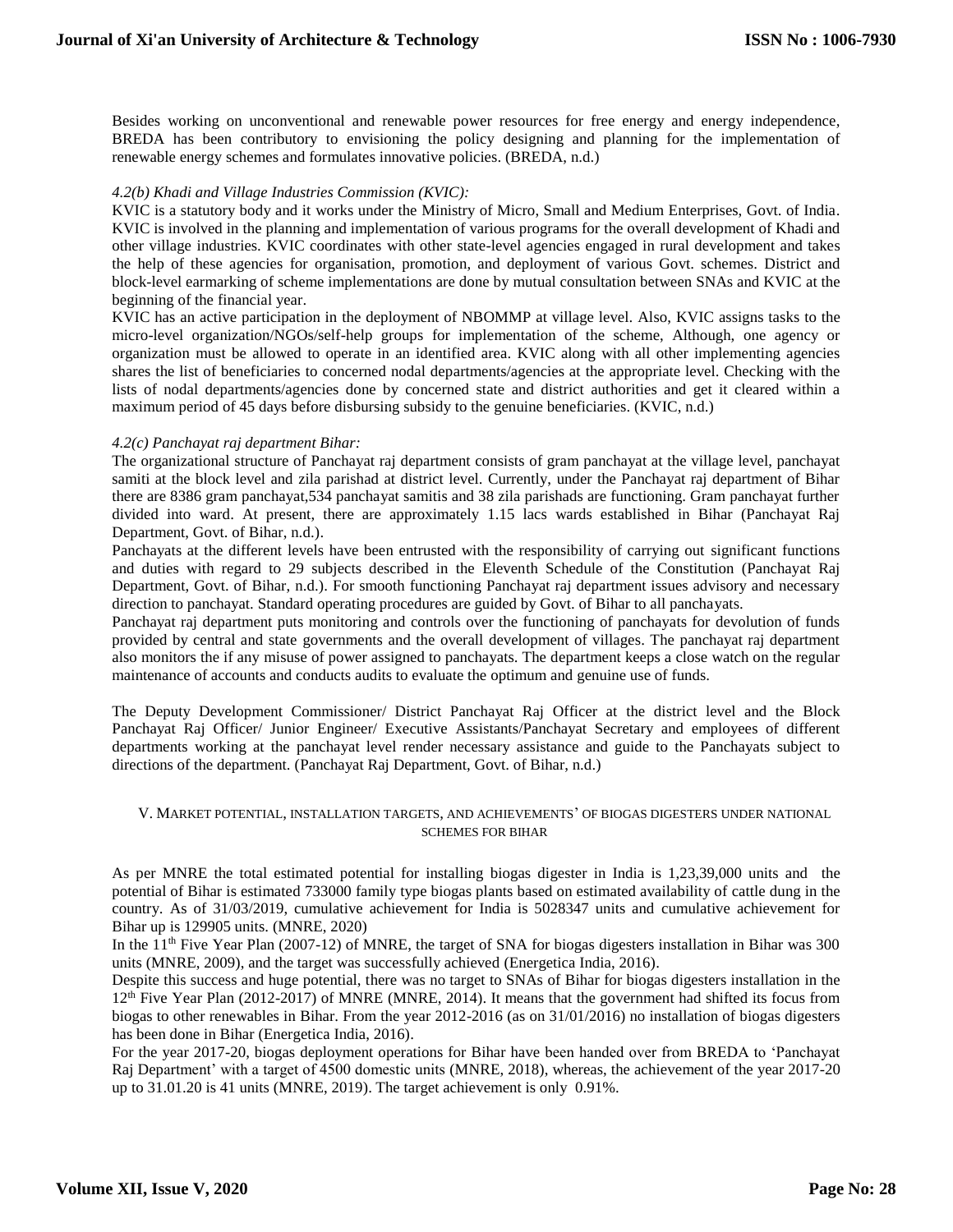As of 31/12/19, the National achievement against the target of 2019-20 is 15.81%, whereas for Bihar it is 0%. (MNRE, 2020)

In Muzaffarpur district, no installation was done during the period of 2007-14 (Pandey, 2017). The last installation of 188 units domestic biogas digesters was done during the period of year 1990-1995 in Muzaffarpur district (Paroo prakhand samagra vikas pariyojana vs The state of Bihar, 2005).

For marketing of any product, it is very important to do the segmentation, targeting, and positing (STP) at the very first stage of the marketing plan. The installations target for biogas digester in Bihar has not been identified as district-wise market potential. The current achievements data of Bihar states that the achievement of the given target for the year 2017-20 seems impossible to be achieved by 31/03/2020. Hence, it became very important to identify district wise market potential for biogas digester, so that the promotion and deployment of the biogas technology could be done in a more systematic pattern. Setting up a realistic target and proper control over marketing activities can assure the target achievements.

The installation history clearly states that since 1995, no installation has been done in Muzaffarpur district. It became very important to identify the market potential of Muzaffarpur district for installation of biogas digesters' so that adequate deployment strategies could be made and implemented as per the district's market potential for biogas digesters.

# VI. MARKET POTENTIAL FOR DOMESTIC BIOGAS DIGESTER IN MUZAFFARPUR

Even if biogas has huge potential, it will be of no use if people are not willing to use and adapt this technology. It is necessary to calculate the market potential for biogas in Muzaffarpur district. Biogas digesters need to be installed on domestic levels to generate the identified potential volume of biogas. Three different approaches are used to identify the number of potential customers in Muzaffarpur district.

# *6.1 Method 1; Market potential calculation for biogas digester as per MNRE potential calculation methodology (based on estimated availability of cattle dung)-*

As manure, sewage sludge, municipal solid waste, biodegradable waste, energy crops, or any other biodegradable feedstock can be used for biogas production through anaerobic digestion.

In method 1, we considered MNRE identified market potential, and the livestock of Bihar, for identifying the market potential of biogas digesters. As Bihar potential has been already identified by MNRE, we calculated the potential of 'Muzaffarpur district' and 'rural Muzaffarpur' with the same approach of calculation.

The potential of Bihar is about 733000 family type biogas plants based on the estimated availability of cattle dung in the country (MNRE, 2019).

# *6.1(a) Muzaffarpur district potential:*

Muzaffarpur district potential based on bovines population (refer to table no. T1for livestock data):- (Bihar biogas digester potential / Bihar bovine population) x Muzaffarpur bovine population. i.e. (733000/19798756) x 621916 = 23024 units (decimal not considered).

#### *6.1(b) Rural Muzaffarpur potential:*

Rural Muzaffarpur potential based on the bovine population (refer to table no. T1 for livestock data):- Bihar biogas digester potential/Bihar cattle population x Muzaffarpur rural bovine population. i.e. (733000/19798756) x 612611= 22680 units (decimal not considered).

From Method 1, it can be easily derived that Muzaffarpur district's potential of biogas digester based on bovines' population is 23024 units. Whereas, Muzaffarpur district's rural potential of biogas digester based on bovines' population is 22680 units.

# *6.2 Method 2; Market potential calculation for biogas digester is done based on the number of households having at least one bovines as livestock-*

In this method of identifying the market potential for biogas digesters, we considered the livestock of Muzaffarpur district and the number of households owning at least one bovine livestock to feed a biogas digester. And on the assumption that there exists a potential for one biogas digester for each household having at least one bovine as livestock.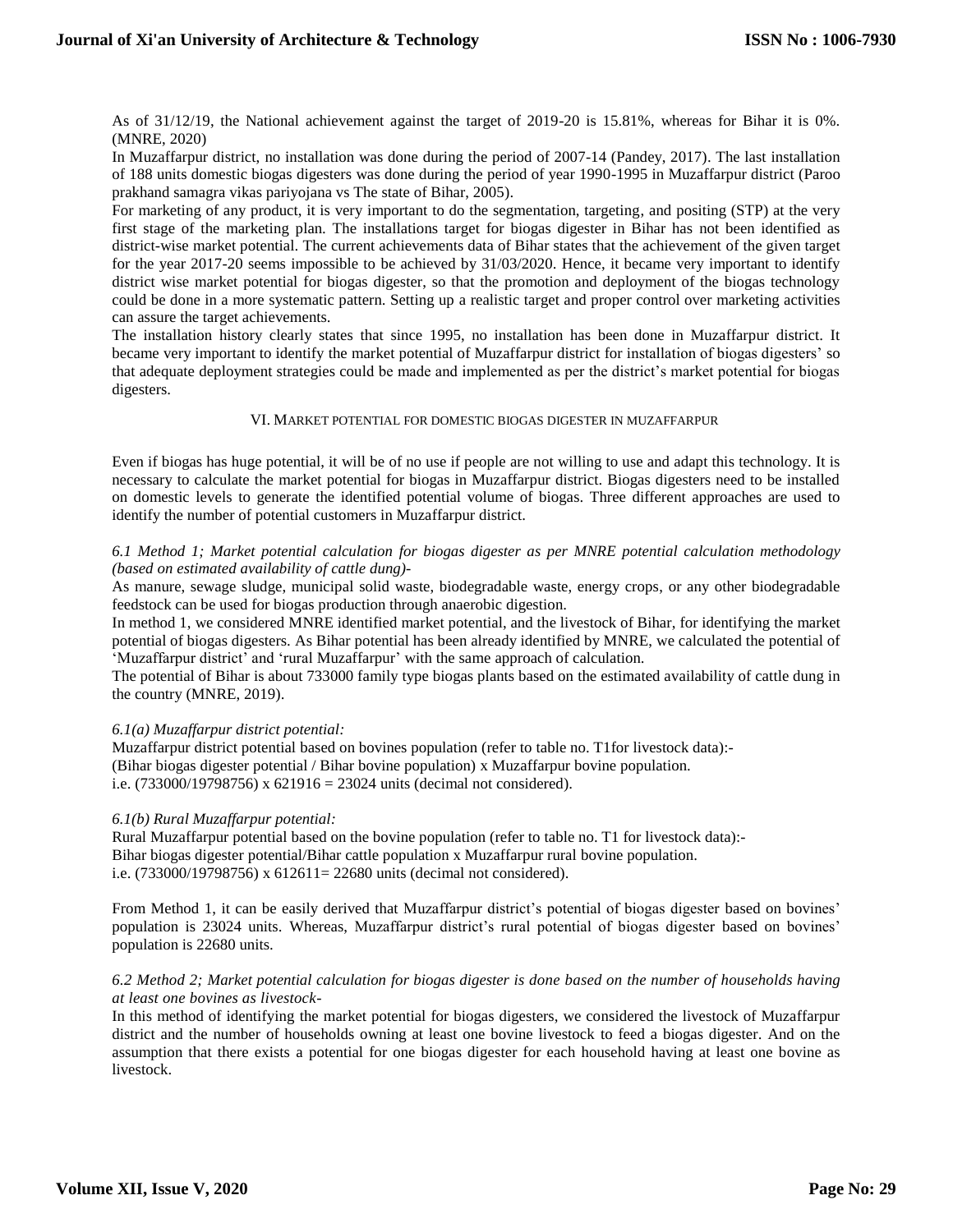# *6.2(a)Muzaffarpur District:*

In Muzaffarpur district, there are 159252 households owning cattle (cows/ bulls/oxen) and 140775 owning buffalos (Dept. of Animal Husbandry, Dairying & Fisheries, 2012). So, for biogas digester, there is a minimum of 159252 household those have at least one cattle or buffalo to feed a biogas digester in Muzaffarpur district. So there exists a potential of 159252 digesters in Muzaffarpur district.

# *6.2(b)Rural Muzaffarpur:*

No data is available on the total number of 'rural households' in Muzaffarpur district owning at least one bovine as livestock. So, to identify the same, we segregated the 'total number of household in Muzaffarpur district owning bovine', according to the ratio of 'urban-rural' bovine population.

Muzaffarpur's total bovines (Rural + Urban): Rural bovines' population = 621916: 612611 (Dept. of Animal Husbandry, Dairying & Fisheries, 2012).

Taking the same ratio for rural-urban households with bovines as livestock:-

Muzaffarpur district HH with bovines: Muzaffarpur rural HH with bovines = 159252: 156869 (refer to table no.T3). We found that for biogas digester there were a minimum of 156869 household those have at least one cattle /buffalo to feed a biogas digester in 'rural Muzaffarpur' district.

|  |  | Table T3- Domestic Biogas digester potential, as per minimum number of households owning at least one bovines. |  |
|--|--|----------------------------------------------------------------------------------------------------------------|--|
|  |  |                                                                                                                |  |

| <b>Market</b>                                                                 | <b>Potential (Household Units)</b> |  |
|-------------------------------------------------------------------------------|------------------------------------|--|
| <b>Muzaffarpur District*</b>                                                  | 159252                             |  |
| Muzaffarpur Rural <sup>#</sup>                                                | 156869                             |  |
| Source-*(Dept. of Animal Husbandry, Dairying & Fisheries, 2012), #Calculated. |                                    |  |

From Method 2, it can be easily derived that Muzaffarpur district's potential of biogas digester units based on the number of households owning at least one bovine is 159252 units. Whereas, there exists a potential of 156869 biogas digesters units in 'rural Muzaffarpur' district.

*6.3 Method 3; Market potential calculation for biogas digester, as per theoretical definitions and primary data-*

Philip Kotler says "A market consists of all the potential customers sharing a particular need or want who might be willing and able to engage in exchange to satisfy that need or want".

As per Primary Data collected and analyzed from potential customers of Muzaffarpur district's rural households (refer to table no.T4), the findings reveal that:

- 95%, of the population, is interested in installing biogas digester.
- 3.4% shows no interest in installing biogas digester.
- 1.6 % was not sure about their decision.

Table T4- Responses to the question, "Are you interested in installing a biogas digester"

|                       | <b>Frequency</b> | Percent |
|-----------------------|------------------|---------|
| Can't say             | 17               | 1.6     |
| No                    | 37               | 3.4     |
| Yes                   | 1020             | 95.0    |
| <b>Total</b>          | 1074             | 100.0   |
| Source- Primary data. |                  |         |

# *6.3(a)Muzaffarpur District:*

Data reveals, 95% of this population is interested in biogas installation. And on the assumption that there exists a potential for one biogas digester for each household having at least one bovine as livestock. So, Muzaffarpur district potential will be 95% of 159252 digesters, i.e. 151289 digesters.

#### *6.3(b)Rural Muzaffarpur:*

Market potential for rural Muzaffarpur will be 95% of 156869 digesters, i.e. 149025 digester units.